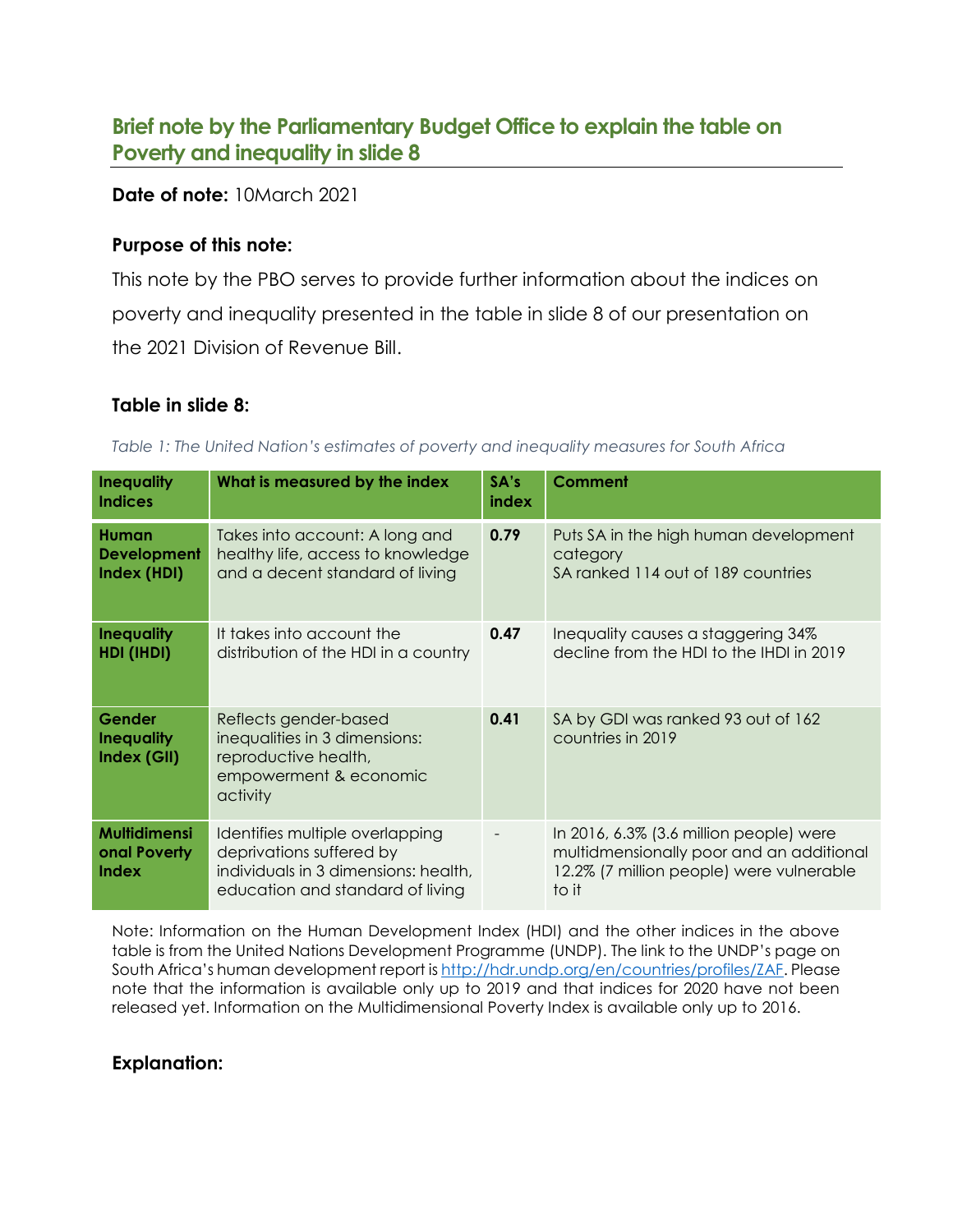Slide 8 aimed to provide the context for the division of revenue discussion in terms of the prevailing levels of poverty and inequality in South Africa. The table on slide 8 used internationally recognized indices. The description, definition and explanation of these indices are sourced from the UNDP website

[\(http://hdr.undp.org/en\)](http://hdr.undp.org/en).

# **The Human Development Index (HDI)**

The UN explains their motivation for introducing the HDI as follows:

The HDI was created to emphasize that people and their capabilities should be the ultimate criteria for assessing the development of a country, not economic growth alone. The HDI can also be used to question national policy choices, asking how two countries with the same level of GNI per capita can end up with different human development outcomes. These contrasts can stimulate debate about government policy priorities.

They explain what the HDI is:

The Human Development Index (HDI) is a summary measure of average achievement in key dimensions of human development: a long and healthy life, being knowledgeable and have a decent standard of living. The HDI is the geometric mean of normalized indices for each of the three dimensions.

The UNDP provides the following diagram to show the elements that make up

the HDI:

*Figure 1: The dimensions and indicators used in the UN's human development index*



Source:<http://hdr.undp.org/en/content/human-development-index-hdi>

**The Inequality-Adjusted Human Development Index (IHDI)**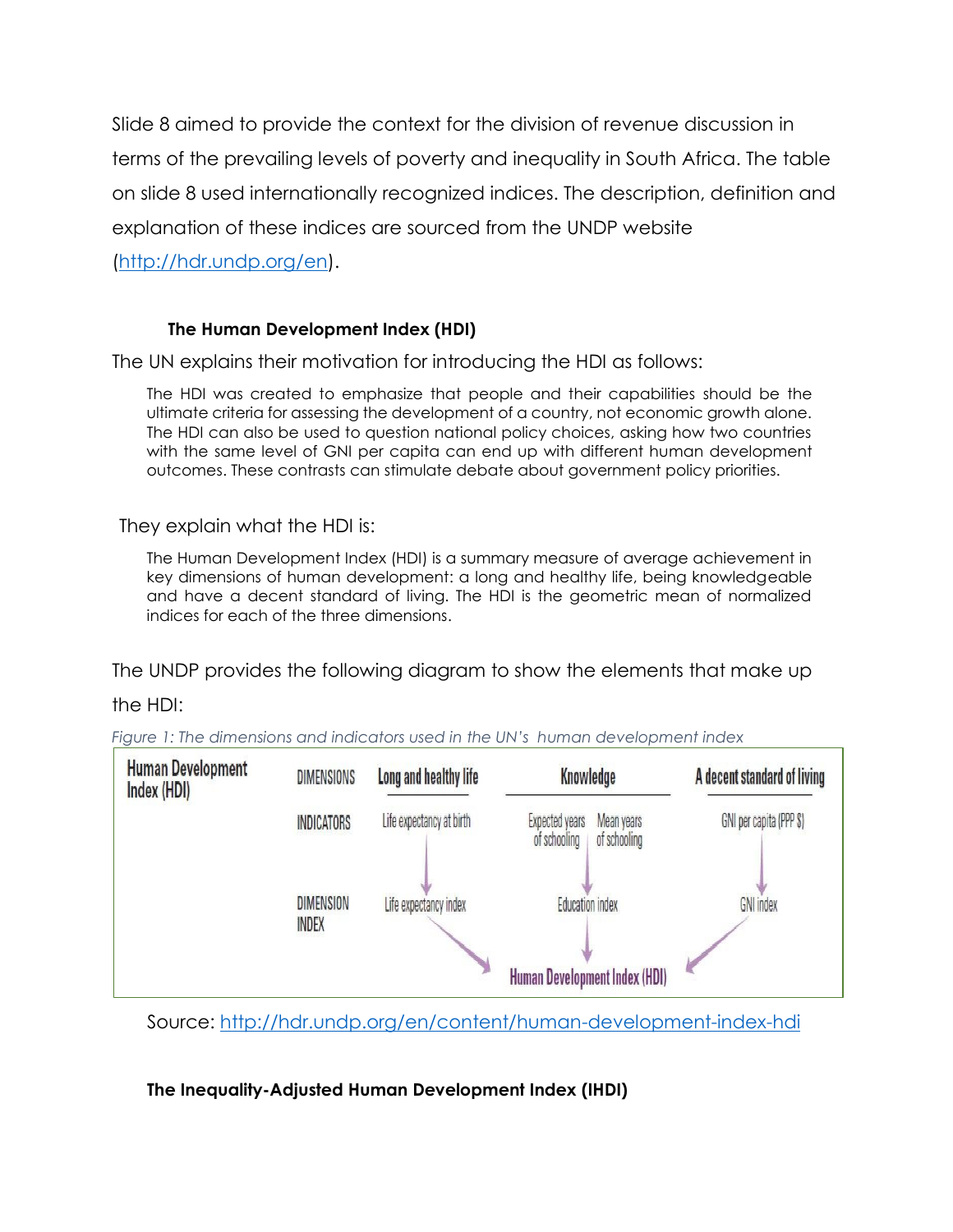

*Figure 2: The dimensions and indicators used in the UN's Inequality-Adjusted Human Development index*



The UNDP describes the IHDI as follows:

The IHDI combines a country's average achievements in health, education and income with how those achievements are distributed among country's population by "discounting" each dimension's average value according to its level of inequality.

The UNDP explains that "…the difference between the IHDI and HDI is the human development cost of inequality, also termed – the overall loss to human development due to inequality". The say that "… the IHDI allows a direct link to inequalities in dimensions, it can inform policies towards inequality reduction, and leads to better understanding of inequalities across population and their contribution to the overall human development cost."

#### Gender Inequality Index

*Figure 3: The dimensions and indicators used in the Gender Inequality Index*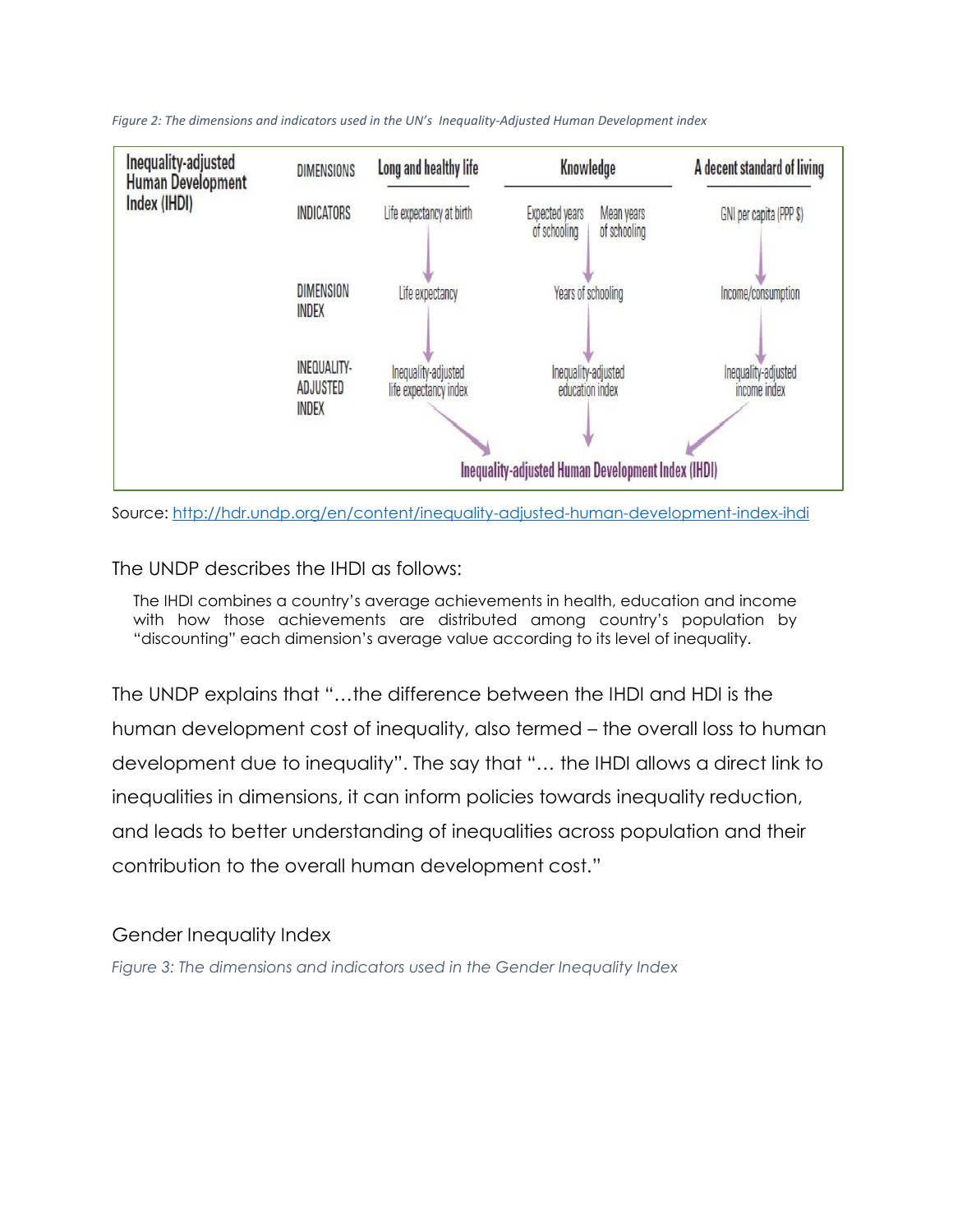

Source:<http://hdr.undp.org/en/content/gender-inequality-index-gii>

The Gender Inequality Index (GII) measures gender inequalities. The UNDP

website explains that the GII"

… measures gender inequality in three important aspects of human development reproductive health, measured by maternal mortality ratio and adolescent birth rates; empowerment, measured by proportion of parliamentary seats occupied by females and proportion of adult females and males aged 25 years and older with at least some secondary education; and economic status, expressed as labour market participation and measured by labour force participation rate of female and male populations aged 15 years and older.

They explain that the GII is built on the same framework as the IHDI. They say that it is built on the same framework so that it can clearly highlight the discrepancies in the situation between women and men within a country. They explain that "It measures the human development costs of gender inequality" and add that "… the higher the GII value the more disparities between females and males and the more loss to human development." The GII ranges between 0 and 1. Higher GII values indicate higher inequalities between women and men and thus higher loss to human development

# **Multidimensional Poverty Index (MPI)**

The MPI provides an indication of both the number of people who suffer from poverty in terms of measures of multidimensional deprivation and also the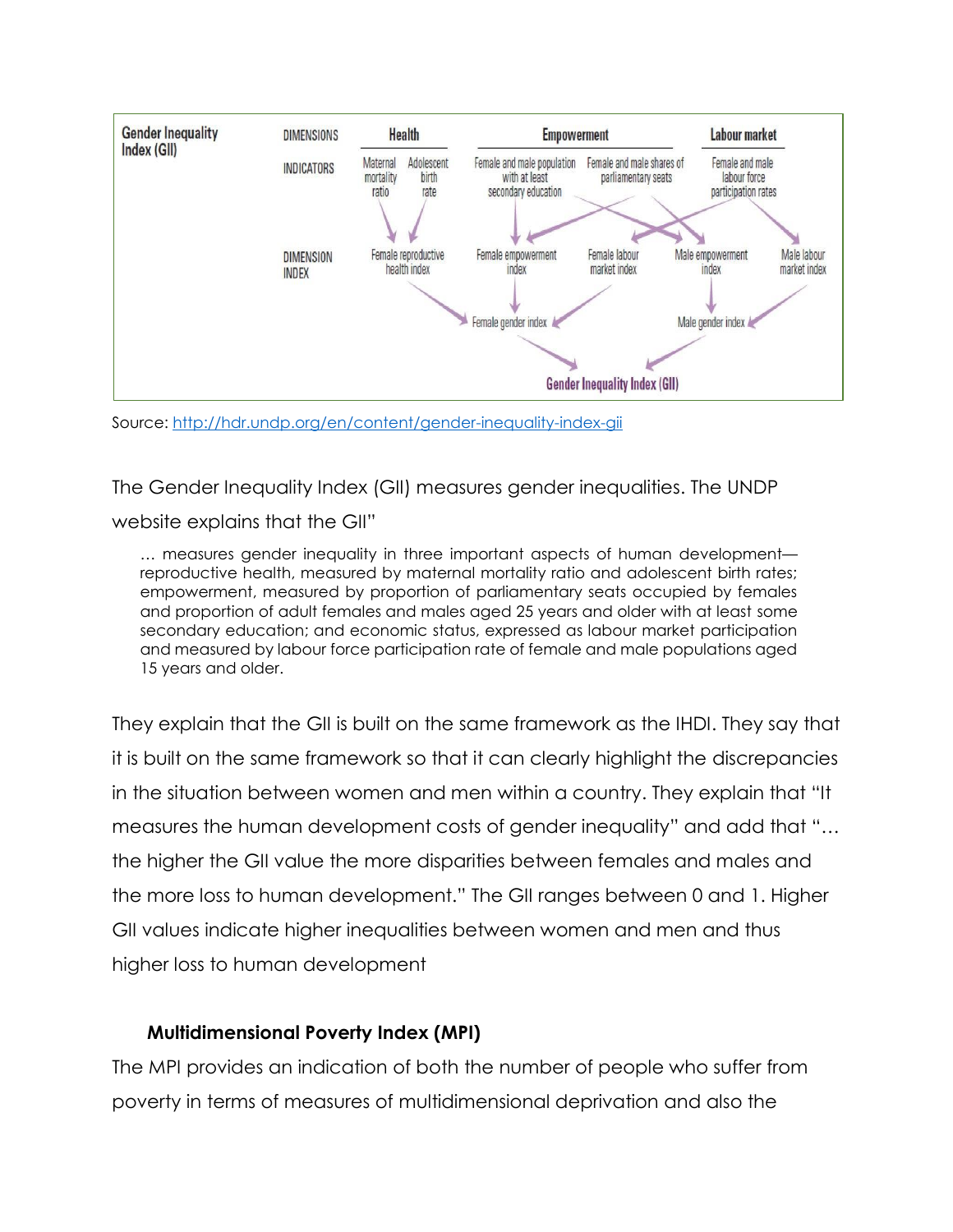intensity of that poverty, which is measured by calculating the average deprivation score experienced by poor people. The UNDP explains it as follows: "The MPI identifies overlapping deprivations that people experience across the same three dimensions as the Human Development Index (health, education and standard of living) and shows the proportion of people that are poor and the average number of deprivations each poor person experiences at the same time." [\(http://hdr.undp.org/en/mpi-2020-faq\)](http://hdr.undp.org/en/mpi-2020-faq). The UNDP adds: "One deprivation alone may not represent poverty. The MPI requires a person to be deprived in multiple indicators at the same time. A household, and so all its members, is multidimensionally poor if it is deprived in one third or more of the weighted indicators (ibid.)" The UNDP also uses the measure to indicate people and households that are vulnerable to multidimensional poverty and that could easily fall into poverty if there is a loss of income or events that negatively affect household members.

The UNDP further explains that unlike the HDI all MPI data are required to be sourced from the same survey. This approach to the data means that the MPI can provide a comprehensive picture of how poverty affects people's lives. And, it allows one to compare the incidence and intensity of poverty across the world in countries regions. The MPI can also be used for investigating poverty within countries and to compare poverty across provinces, rural and urban areas and other classification of populations.

#### The UNDP explains:

The Global Multidimensional Poverty Index (MPI) identifies multiple deprivations at the household and individual level in health, education and standard of living. It uses micro data from household surveys, and—unlike the Inequality-adjusted Human Development Index—all the indicators needed to construct the measure must come from the same survey. Each person in a given household is classified as poor or non-poor depending on the weighted number of deprivations his or her household, and thus, he or she experiences. These data are then aggregated into the national measure of poverty.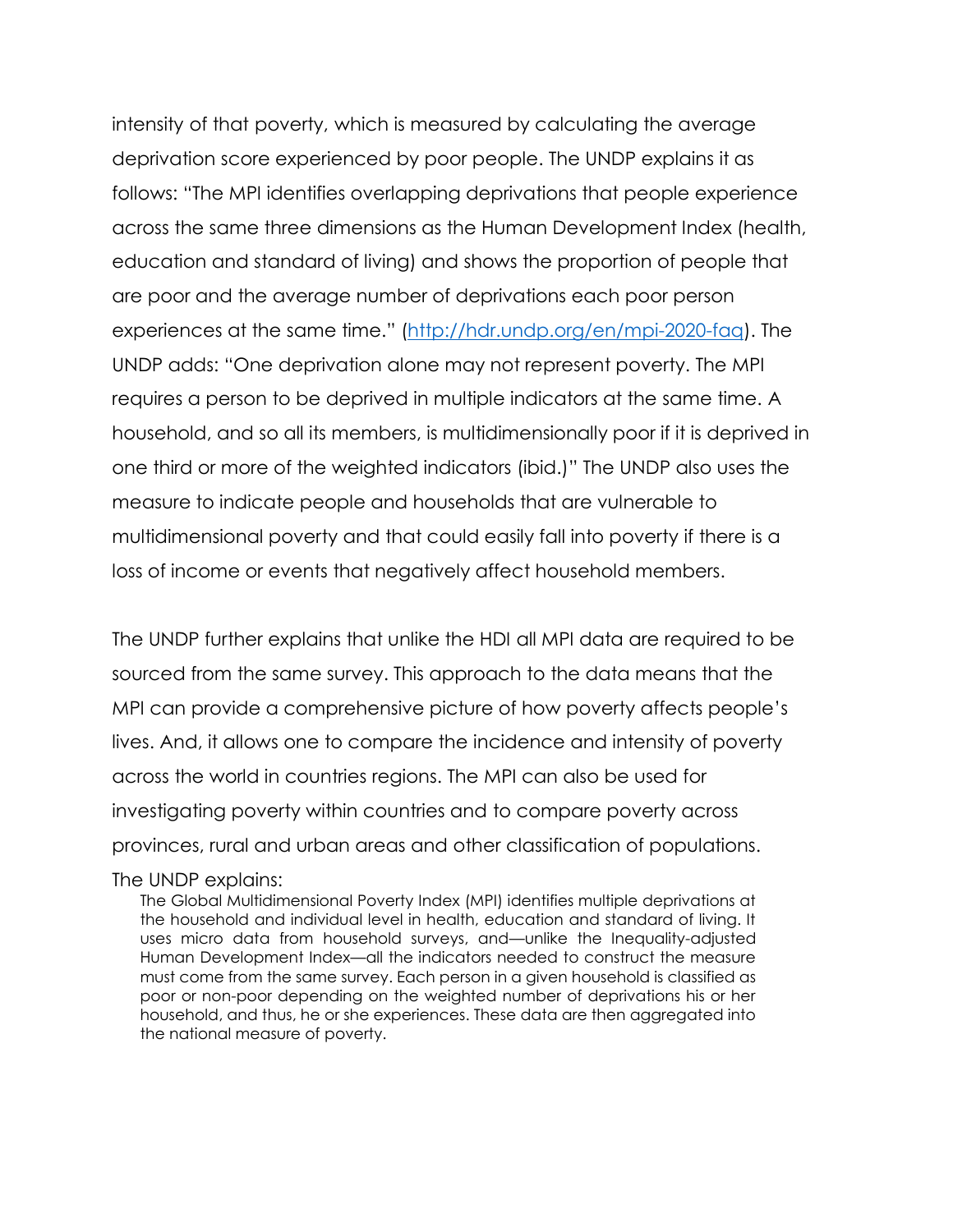

**Appendix: Some graphs on the different indices** (all data is from the UNDP)